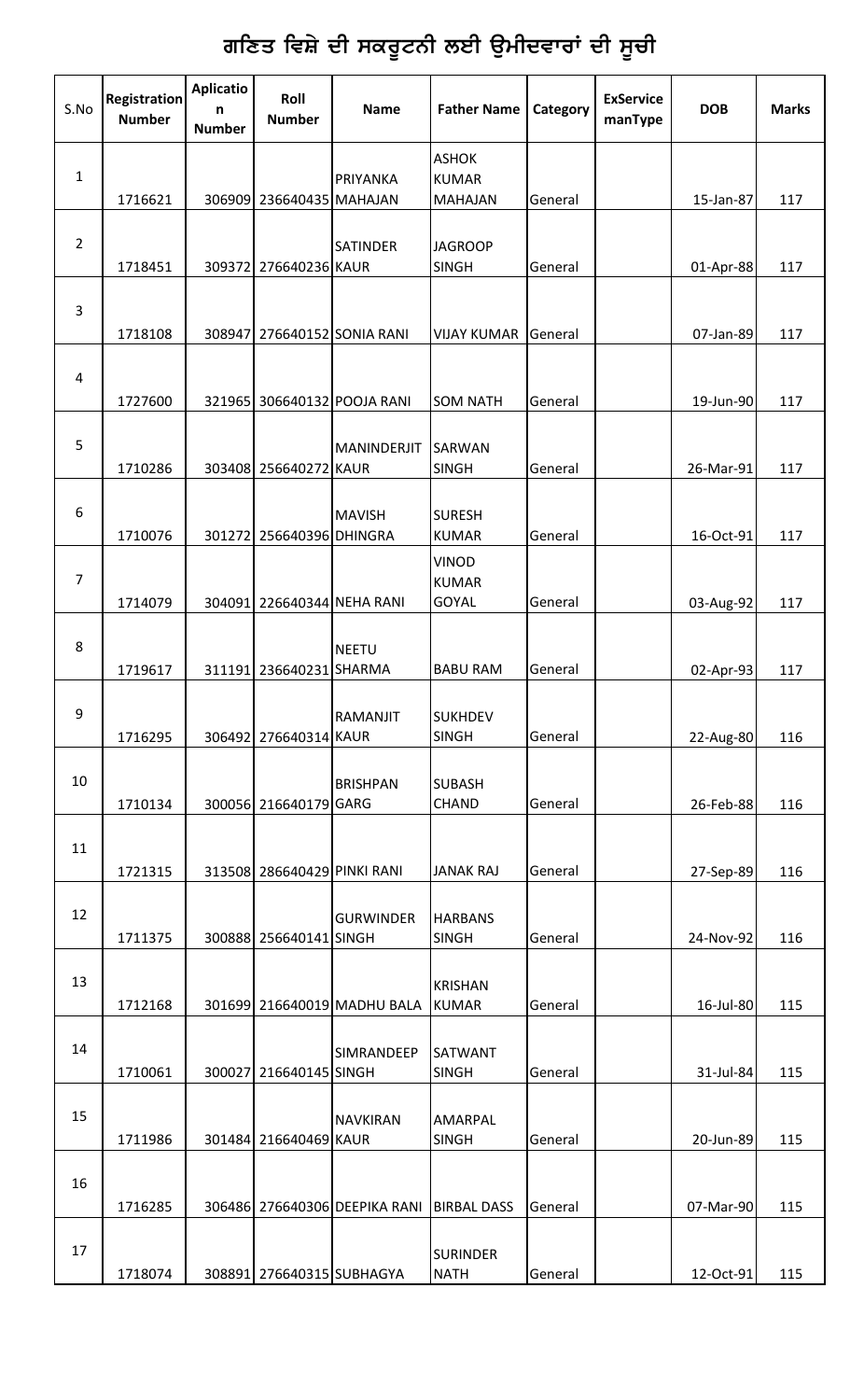## ਗਣਿਤ ਵਿਸ਼ੇ ਦੀ ਸਕਰੂਟਨੀ ਲਈ ਉਮੀਦਵਾਰਾਂ ਦੀ ਸੂਚ<mark>ੀ</mark>

| S.No | <b>Registration</b><br><b>Number</b> | <b>Aplicatio</b><br>n<br><b>Number</b> | Roll<br><b>Number</b>     | <b>Name</b>                  | <b>Father Name</b>                      | Category  | <b>ExService</b><br>manType | <b>DOB</b> | <b>Marks</b> |
|------|--------------------------------------|----------------------------------------|---------------------------|------------------------------|-----------------------------------------|-----------|-----------------------------|------------|--------------|
| 18   | 1712198                              |                                        |                           | 304377 266640433 KRITI MEHTA | PARDEEP<br><b>KUMAR</b><br><b>MEHTA</b> | General   |                             | 05-Jul-93  | 115          |
| 19   | 1715242                              |                                        | 305588 276640411 NIRUPMA  |                              | <b>OM PARKASH</b>                       | General   |                             | 17-Jan-82  | 114          |
| 20   | 1717580                              |                                        | 308251 276640208 ANUPAM   |                              | <b>NARINDER</b><br>PAL                  | General   |                             | 24-Oct-82  | 114          |
| 21   | 1718307                              |                                        | 312179 236640029 SANDHAL  | <b>GAURAV</b>                | <b>BRIJ MOHAN</b><br>SANDHAL            | <b>BC</b> |                             | 03-Apr-89  | 99           |
| 22   | 1725953                              |                                        | 319613 296640213 KUMAR    | <b>BALVINDER</b>             | <b>DES RAJ</b>                          | <b>BC</b> |                             | 16-Jan-90  | 99           |
| 23   | 1716153                              |                                        | 306319 276640069 KAUR     | <b>AMRITPREET</b>            | <b>IQBAL SINGH</b><br><b>HANDA</b>      | <b>BC</b> |                             | 22-Feb-90  | 99           |
| 24   | 1710303                              |                                        |                           | 300146 256640087 EKTA PADAM  | <b>GURNAM</b><br><b>SINGH</b>           | <b>BC</b> |                             | 09-Dec-90  | 99           |
| 25   | 1711649                              |                                        | 301172 216640248 SINGH    | <b>JAGMEET</b>               | <b>JASBIR SINGH</b>                     | <b>BC</b> |                             | 12-Mar-91  | 99           |
| 26   | 1720689                              |                                        | 312807 246640096 NISHA    |                              | <b>DES RAJ</b>                          | <b>BC</b> |                             | 25-Feb-94  | 99           |
| 27   | 1722023                              |                                        | 314504 246640159 KUMAR    | <b>VINOD</b>                 | <b>KISHORI LAL</b>                      | <b>BC</b> |                             | 29-Dec-84  | 98           |
| 28   | 1711349                              |                                        | 307416 256640415 KAUR     | PRABHJEET                    | <b>DALJEET</b><br><b>SINGH</b>          | BC        |                             | 17-May-85  | 98           |
| 29   | 1719263                              |                                        | 310664 286640476 AMANDEEP |                              | <b>GURBAX LAL</b>                       | <b>BC</b> |                             | 05-Dec-88  | 98           |
| 30   | 1720752                              |                                        | 312751 286640051 KAMBOJ   | <b>NATURE</b>                | <b>AVINASH</b><br><b>CHANDER</b>        | BC        |                             | 22-Mar-90  | 98           |
| 31   | 1713637                              |                                        | 307431 226640222 SINGH    | <b>MANGAT</b>                | <b>DES RAJ</b>                          | <b>BC</b> |                             | 05-Feb-91  | 98           |
| 32   | 1722849                              |                                        |                           | 316511 296640366 POOJA DEVI  | <b>MAHAVEER</b><br>PRASAD               | <b>BC</b> |                             | 18-Jul-92  | 98           |
| 33   | 1710459                              |                                        | 300262 216640039 SINGH    | <b>RUPINDER</b>              | <b>JARNAIL</b><br><b>SINGH</b>          | <b>BC</b> |                             | 08-Dec-80  | 97           |
| 34   | 1716124                              |                                        |                           | 315729 226640059 SONIA RANI  | <b>TILAK RAJ</b>                        | <b>BC</b> |                             | 19-Feb-85  | 97           |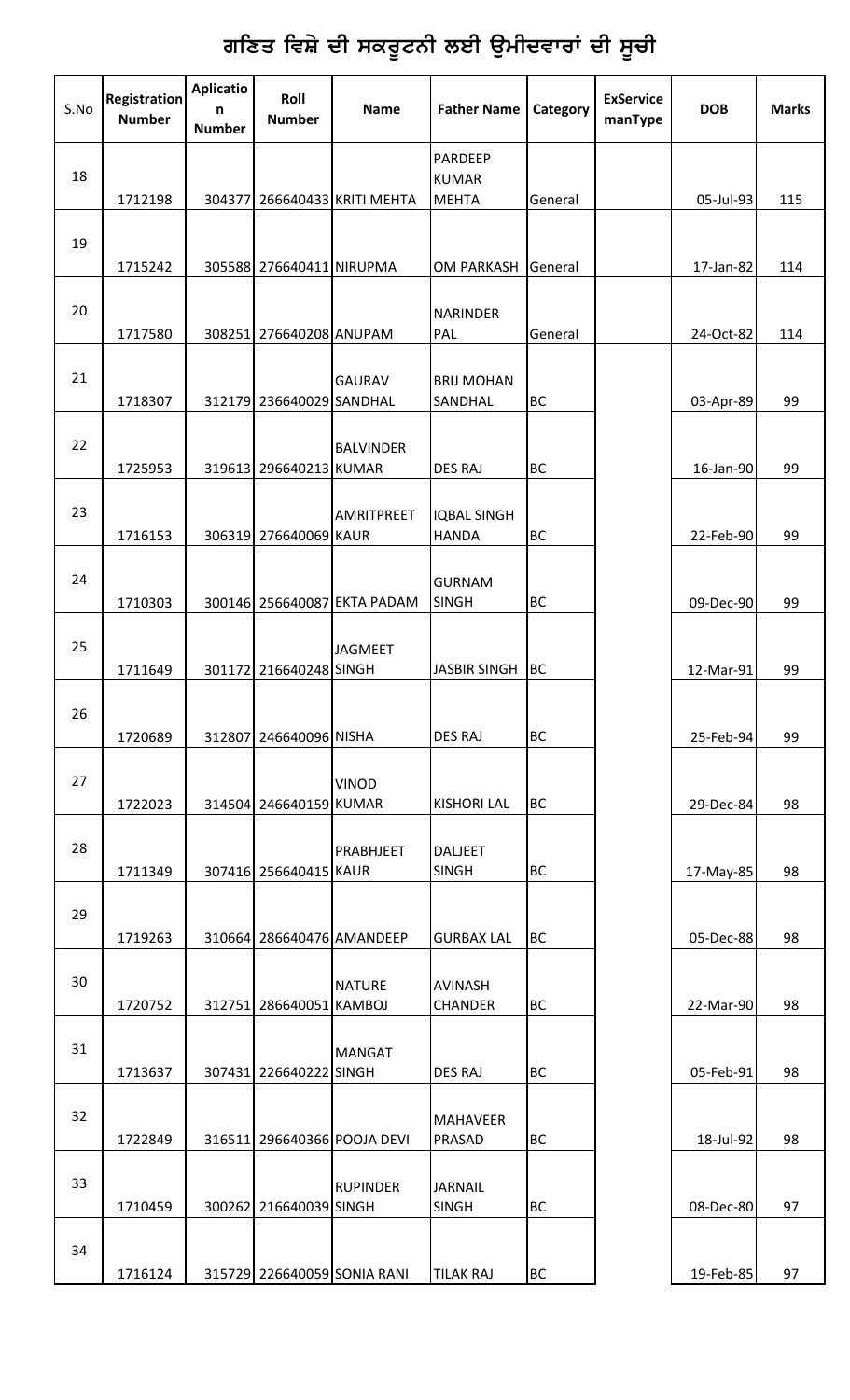# ਗਣਿਤ ਵਿਸ਼ੇ ਦੀ ਸਕਰੂਟਨੀ ਲਈ ਉਮੀਦਵਾਰਾਂ ਦੀ ਸੂਚੀ

| S.No | <b>Registration</b><br><b>Number</b> | <b>Aplicatio</b><br>n<br><b>Number</b> | Roll<br><b>Number</b>   | <b>Name</b>                   | <b>Father Name</b>               | Category            | <b>ExService</b><br>manType | <b>DOB</b> | <b>Marks</b> |
|------|--------------------------------------|----------------------------------------|-------------------------|-------------------------------|----------------------------------|---------------------|-----------------------------|------------|--------------|
| 35   | 1717341                              |                                        | 312341 276640205 SINGH  | <b>BALJINDER</b>              | SARVAN<br><b>SINGH</b>           | <b>BC</b>           |                             | 09-Nov-85  | 97           |
| 36   | 1711331                              |                                        | 300841 256640319 KAUR   | <b>RAJWINDER</b>              | <b>HARBHAJAN</b><br><b>SINGH</b> | <b>SC (R&amp;O)</b> |                             | 16-Sep-88  | 50           |
| 37   | 1716358                              |                                        | 306560 226640146 SINGH  | <b>SUKHWINDER</b>             | <b>HARMESH</b><br><b>SINGH</b>   | <b>SC (R&amp;O)</b> |                             | 20-Dec-88  | 50           |
| 38   | 1711302                              |                                        | 300890 256640401 NEELAM |                               | <b>SUCHA RAM</b>                 | <b>SC (R&amp;O)</b> |                             | 03-Jun-90  | 50           |
| 39   | 1715465                              |                                        | 305413 276640013 KAUR   | <b>RAVNEET</b>                | <b>LAKHBIR</b><br><b>SINGH</b>   | <b>SC (R&amp;O)</b> |                             | 18-Apr-92  | 50           |
| 40   | 1712470                              |                                        |                         | 306122 266640472 JASBIR KAUR  | <b>BALDEV</b><br><b>SINGH</b>    | <b>SC (R&amp;O)</b> |                             | 06-Mar-83  | 49           |
| 41   | 1729271                              |                                        | 324396 306640274 KAUR   | <b>DHARAMJIT</b>              | <b>RATTAN</b><br>CHAND           | <b>SC (R&amp;O)</b> |                             | 26-Sep-83  | 49           |
| 42   | 1716824                              |                                        | 307195 236640299 KAUR   | <b>MANDEEP</b>                | <b>BAKHTAWAR</b><br><b>SINGH</b> | <b>SC (R&amp;O)</b> |                             | 15-Feb-85  | 49           |
| 43   | 1721954                              |                                        | 315546 286640279 KUMAR  | <b>JATINDER</b>               | <b>MADAN LAL</b>                 | SC (R&O)            |                             | 04-Apr-86  | 49           |
| 44   | 1714198                              |                                        | 317119 266640021 KUMAR  | <b>SHUNTY</b>                 | PRAHILAD<br><b>KUMAR</b>         | SC (R&O)            |                             | 24-Jul-86  | 49           |
| 45   | 1720793                              |                                        | 312855 246640142 SEHGAL | <b>NAVDEEP</b>                | <b>AMARJIT</b><br><b>SEHGAL</b>  | SC (R&O)            |                             | 09-Jul-88  | 49           |
| 46   | 1718707                              |                                        | 311241 236640345 KUMAR  | <b>RAJESH</b>                 | <b>MOHINDER</b><br>LAL           | SC (R&O)            |                             | 22-Aug-88  | 49           |
| 47   | 1715710                              |                                        | 305779 276640148 KAUR   | <b>AMARJIT</b>                | <b>NIRMAL</b><br><b>SINGH</b>    | <b>SC (R&amp;O)</b> |                             | 12-Dec-89  | 49           |
| 48   | 1726016                              |                                        | 320335 296640170 KAUR   | <b>AMANPREET</b>              | <b>DARSHAN</b><br><b>SINGH</b>   | <b>SC (R&amp;O)</b> |                             | 27-Jul-91  | 49           |
| 49   | 1717323                              |                                        | 307912 236640102 ROMIL  |                               | <b>RAM</b><br>PARKASH<br>CHANDEL | <b>SC (R&amp;O)</b> |                             | 11-Nov-93  | 49           |
| 50   | 1727475                              |                                        | 321794 306640273 KAUR   | <b>BANINDER</b>               | <b>HARBHAJAN</b><br><b>SINGH</b> | <b>SC (R&amp;O)</b> |                             | 17-Nov-84  | 48           |
| 51   | 1719229                              |                                        |                         | 310620 286640406 JYOTI JHALLI | <b>SODHI RAM</b>                 | SC (R&O)            |                             | 05-Sep-88  | 48           |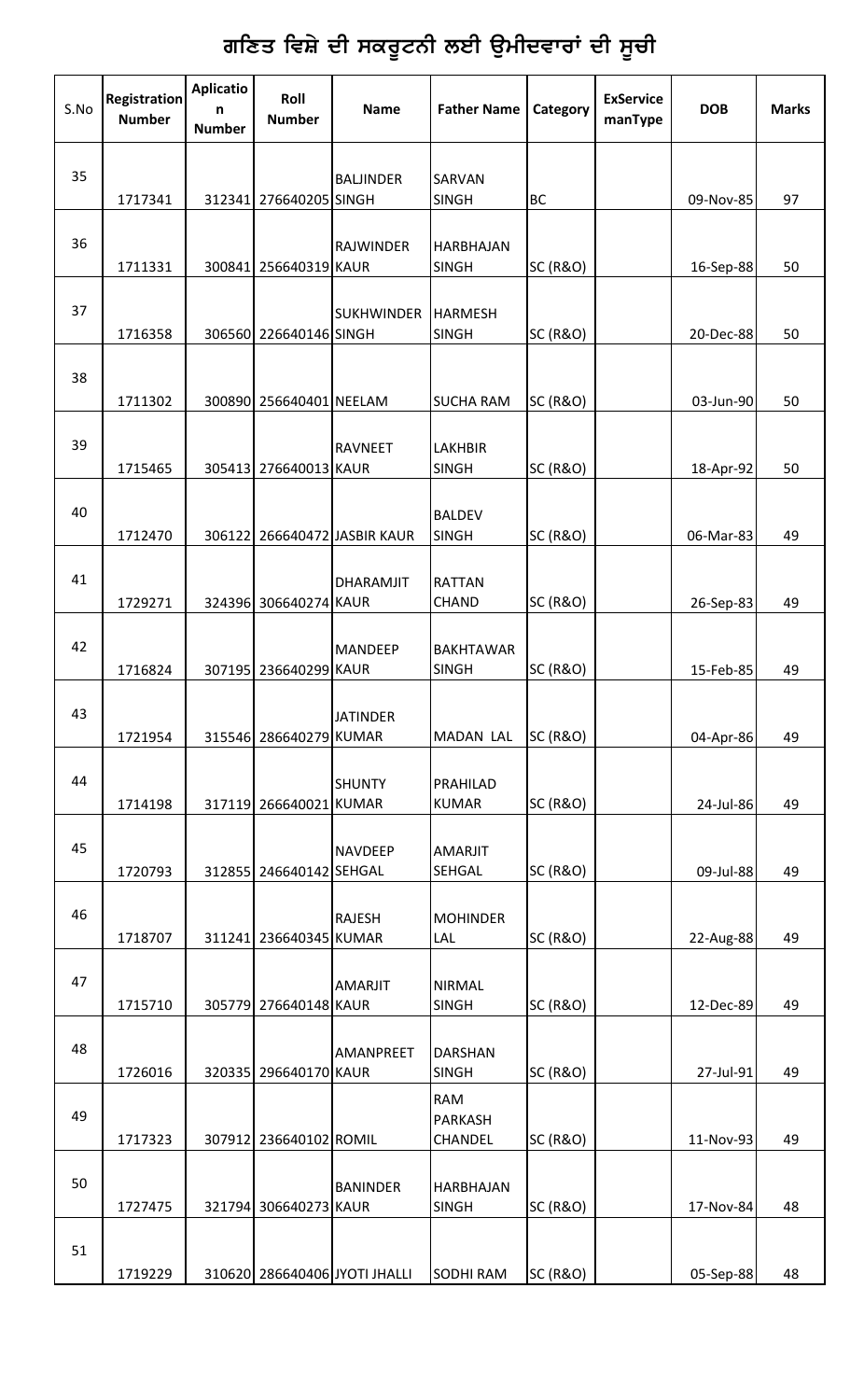## ਗਣਿਤ ਵਿਸ਼ੇ ਦੀ ਸਕਰੂਟਨੀ ਲਈ ਉਮੀਦਵਾਰਾਂ ਦੀ ਸੂਚ<mark>ੀ</mark>

| S.No | <b>Registration</b><br><b>Number</b> | <b>Aplicatio</b><br>n<br><b>Number</b> | Roll<br><b>Number</b>       | <b>Name</b>                                        | <b>Father Name</b>              | Category            | <b>ExService</b><br>manType | <b>DOB</b> | <b>Marks</b> |
|------|--------------------------------------|----------------------------------------|-----------------------------|----------------------------------------------------|---------------------------------|---------------------|-----------------------------|------------|--------------|
| 52   | 1716424                              |                                        | 307544 226640332 KAUR       | MANPREET                                           | KARAMJIT<br><b>SINGH</b>        | <b>SC (R&amp;O)</b> |                             | 05-Apr-91  | 48           |
| 53   | 1720655                              |                                        | 314563 246640330 SINGH      | <b>MANJOT</b>                                      | <b>LAL SINGH</b>                | <b>SC (R&amp;O)</b> |                             | 25-Sep-91  | 48           |
| 54   | 1722030                              | 314457                                 | 246640056 EENA RANI         |                                                    | <b>JAGIRI LAL</b>               | SC (R&O)            |                             | 26-Aug-94  | 48           |
| 55   | 1711631                              |                                        | 301124 266640247 ANITA DEVI |                                                    | <b>MOHINDER</b><br>PAL          | <b>SC (R&amp;O)</b> |                             | 27-Jul-83  | 47           |
| 56   | 1715161                              |                                        |                             | 305067 276640390 NAVJOT SINGH BANTA SINGH SC (R&O) |                                 |                     |                             | 17-Oct-83  | 47           |
| 57   | 1723916                              |                                        | 317131 256640018 KAUR       | <b>JASPREET</b>                                    | <b>JAGMOHAN</b><br><b>SINGH</b> | <b>SC (R&amp;O)</b> |                             | 18-Jan-86  | 47           |
| 58   | 1714873                              |                                        | 319924 226640291 KAUR       | <b>GURWINDER</b>                                   | <b>GURMUKH</b><br><b>SINGH</b>  | <b>SC (R&amp;O)</b> |                             | 13-Sep-88  | 47           |
| 59   | 1711594                              |                                        | 301092 216640349 KAUR       | PRABHJOT                                           | <b>DARSHAN</b><br><b>SINGH</b>  | <b>SC (R&amp;O)</b> |                             | 23-Jan-92  | 47           |
| 60   | 1721693                              |                                        |                             | 314041 246640286 RAJBIR KAUR                       | <b>BALDEV</b><br><b>SINGH</b>   | <b>SC (R&amp;O)</b> |                             | 06-Mar-83  | 46           |
| 61   | 1728620                              |                                        | 323410 256640392 POONAM     |                                                    | <b>MOHINDER</b><br><b>KUMAR</b> | <b>SC (R&amp;O)</b> |                             | 03-Oct-84  | 46           |
| 62   | 1725330                              |                                        | 322541 296640149 KAUR       | <b>MANDEEP</b>                                     | <b>JAGIR SINGH</b>              | SC (R&O)            |                             | 20-Nov-85  | 46           |
| 63   | 1719522                              |                                        | 312317 236640264 SINGH      | <b>BALJEET</b>                                     | SATPAL SINGH SC (R&O)           |                     |                             | 03-Apr-86  | 46           |
| 64   | 1718282                              |                                        | 309172 276640233 SINGH      | <b>RANDEEP</b>                                     | RANBIR SINGH SC (R&O)           |                     |                             | 05-Jan-89  | 46           |
| 65   | 1721869                              |                                        | 315144 286640275 SINGH      | <b>GURJANT</b>                                     | <b>SUKHDEV</b><br><b>SINGH</b>  | SC (R&O)            |                             | 25-Mar-93  | 46           |
| 66   | 1713804                              |                                        |                             | 303409 266640451 SARBJIT KAUR                      | BAKHSHI RAM SC (R&O)            |                     |                             | 01-May-79  | 45           |
| 67   | 1710310                              |                                        | 300183 216640170 SINGH      | <b>JATINDER</b>                                    | <b>AJIT SINGH</b>               | <b>SC (R&amp;O)</b> |                             | 20-Dec-80  | 45           |
| 68   | 1710407                              |                                        | 307333 216640040 SAVITA     |                                                    | <b>TARSEM</b><br><b>CHAND</b>   | <b>SC (R&amp;O)</b> |                             | 17-Jun-88  | 45           |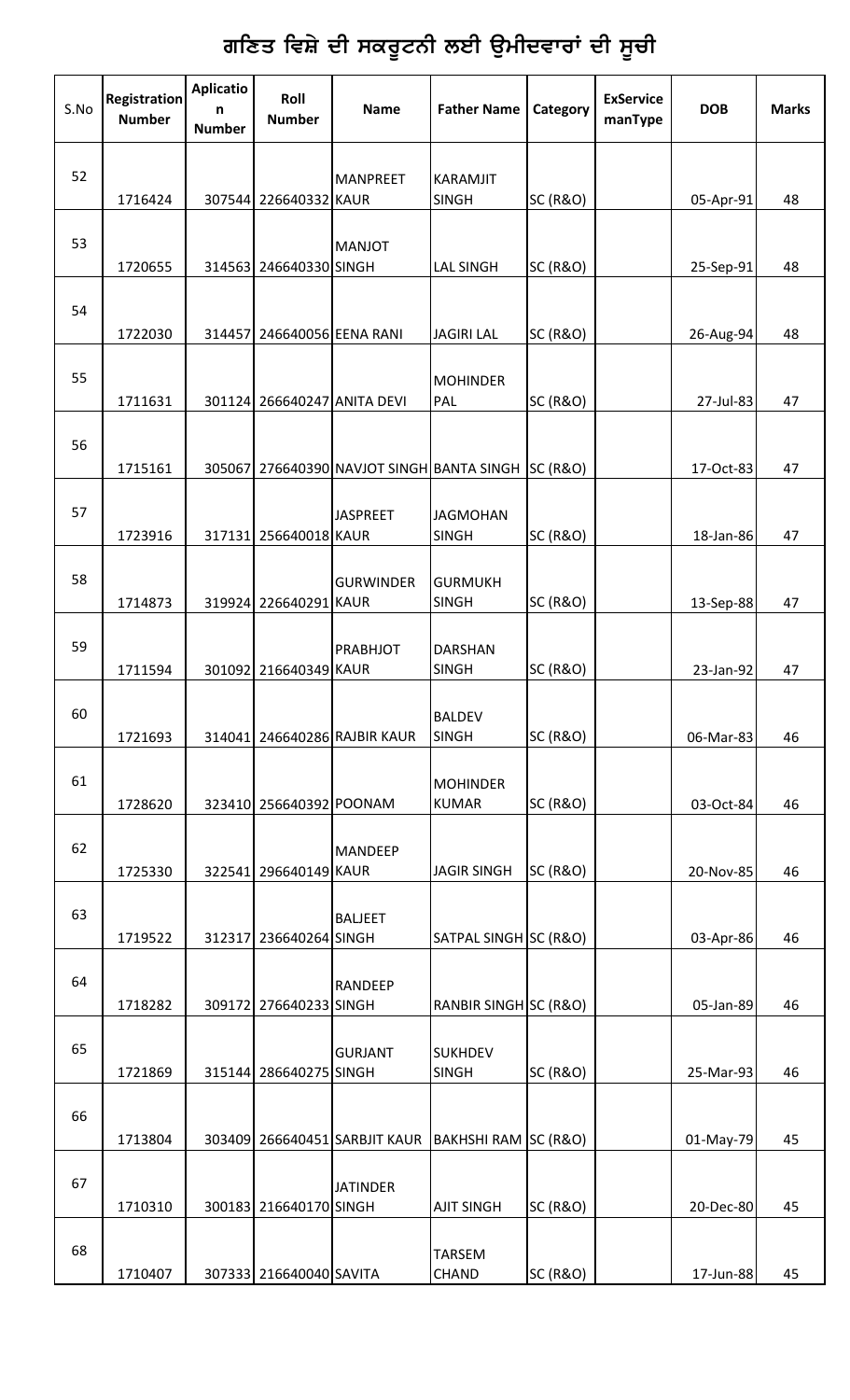# ਗਣਿਤ ਵਿਸ਼ੇ ਦੀ ਸਕਰੂਟਨੀ ਲਈ ਉਮੀਦਵਾਰਾਂ ਦੀ ਸੂਚੀ

| S.No | <b>Registration</b><br><b>Number</b> | <b>Aplicatio</b><br>n<br><b>Number</b> | Roll<br><b>Number</b>       | <b>Name</b>                  | <b>Father Name</b>               | Category            | <b>ExService</b><br>manType | <b>DOB</b> | <b>Marks</b> |
|------|--------------------------------------|----------------------------------------|-----------------------------|------------------------------|----------------------------------|---------------------|-----------------------------|------------|--------------|
| 69   | 1716719                              |                                        | 307073 236640014 KUMARI     | <b>NISHA</b>                 | <b>BACHAN LAL</b>                | SC (R&O)            |                             | 08-Jul-94  | 45           |
| 70   | 1728035                              |                                        | 322729 306640009 JYOTI BALA |                              | <b>TARSEM LAL</b>                | SC (R&O)            |                             | 07-May-82  | 44           |
| 71   | 1718254                              |                                        |                             | 311376 236640006 RAJBIR KAUR | <b>AJIT SINGH</b>                | <b>SC (R&amp;O)</b> |                             | 25-Dec-84  | 44           |
| 72   | 1729855                              |                                        |                             | 325328 256640060 SEEMA RANI  | <b>ASHOK</b><br><b>KUMAR</b>     | <b>SC (R&amp;O)</b> |                             | 16-Jun-86  | 44           |
| 73   | 1716580                              |                                        | 306855 276640361 MONIKA     |                              | <b>MOHAN LAL</b>                 | <b>SC (R&amp;O)</b> |                             | 14-Mar-88  | 44           |
| 74   | 1720493                              |                                        | 315363 286640227 KAUR       | <b>MANMINDER</b>             | <b>GURDEEP</b><br><b>SINGH</b>   | <b>SC (R&amp;O)</b> |                             | 25-Dec-90  | 44           |
| 75   | 1724390                              |                                        |                             | 317785 296640045 SUNITA RANI | <b>IQBAL SINGH</b>               | <b>SC (R&amp;O)</b> |                             | 19-Feb-95  | 44           |
| 76   | 1723660                              |                                        |                             | 316759 246640326 VIJAY KUMAR | <b>BALBIR</b><br><b>CHAND</b>    | <b>SC (R&amp;O)</b> |                             | 11-Aug-95  | 44           |
| 77   | 1721672                              |                                        | 313996 246640290 SINGH      | <b>HARKIRAT</b>              | <b>BALDEV</b><br><b>SINGH</b>    | <b>SC (R&amp;O)</b> |                             | 13-May-86  | 43           |
| 78   | 1715765                              |                                        | 305843 276640036 KAUR       | <b>HARPREET</b>              | <b>JASWINDER</b><br><b>SINGH</b> | <b>SC (R&amp;O)</b> |                             | 04-Oct-89  | 43           |
| 79   | 1725239                              |                                        | 318812 256640339 SINGH      | <b>BHUPINDER</b>             | <b>AJAIB SINGH</b>               | <b>SC (R&amp;O)</b> |                             | 15-Sep-88  | 42           |
| 80   | 1729685                              |                                        | 325072 256640046 KAUR       | VARUNDEEP                    | <b>GURCHARAN</b><br><b>SINGH</b> | SC (R&O)            |                             | 22-Aug-92  | 42           |
| 81   | 1721540                              |                                        | 313776 286640043 SINGH      | <b>HARBHAJAN</b>             | <b>GURDEEP</b><br><b>SINGH</b>   | <b>SC (R&amp;O)</b> |                             | 02-Aug-81  | 41           |
| 82   | 1711133                              |                                        | 314582 216640069 KAUR       | <b>UPINDER</b>               | <b>GURSHARAN</b><br><b>SINGH</b> | <b>SC (R&amp;O)</b> |                             | 16-Jan-92  | 41           |
| 83   | 1710912                              |                                        | 301125 216640157 RANI       | PRIYANKA                     | <b>SUBA RAM</b>                  | <b>SC (R&amp;O)</b> |                             | 12-Feb-92  | 41           |
| 84   | 1719511                              |                                        |                             | 310955 236640011 NISHA RANI  | <b>FAKIR CHAND</b>               | <b>SC (R&amp;O)</b> |                             | 29-Jul-94  | 41           |
| 85   | 1710850                              |                                        | 300585 256640190 AMANDEEP   |                              | DHARAMPAL                        | <b>SC (R&amp;O)</b> |                             | 10-Jun-92  | 40           |